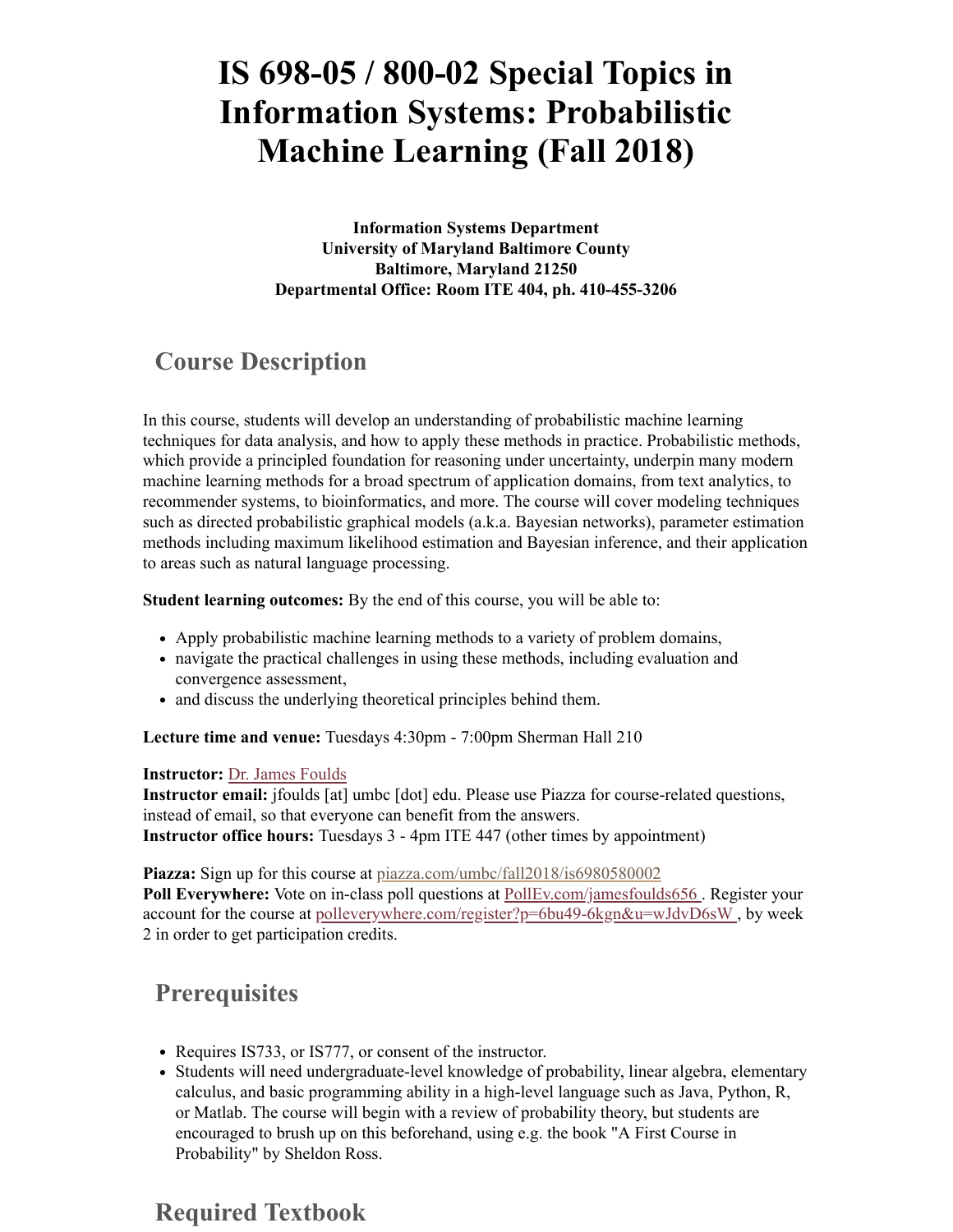[Modeling and Reasoning with Bayesian Networks, by Adnan Darwiche.](https://www.amazon.com/Modeling-Reasoning-Bayesian-Networks-Professor/dp/1107678420)

[We will also sometimes use Information Theory, Inference, and Learning Algorithms \(Mackay,](http://www.inference.phy.cam.ac.uk/itprnn/book.html) 2003), which is available as a free PDF download at the author's webpage.

# **Course Requirements and Grading**

- Homeworks 25% (5 of them, 6.25% each for your best 4 homeworks; the lowest score will be dropped)
- Group projects 35%:
	- $\circ$  Proposal 5% (due 10/2/2018)
	- $\circ$  Mid-term report 5% (due 11/6/2018)
	- $\circ$  Group project poster 10% (presented in class 12/11/2018, digital copy due at the same time)
	- Final report 15% (due **Thursday** 12/13/2018, 11:59pm, by email)
- Midterm 10% (10/23/2018)
- Final 25% (12/18/2018)
- Participation 5%
	- Poll questions 4%
	- At least two Piazza posts 1% (can be either questions or answers)

The project will be done in groups of 2-3 students. Project proposals are to be sent to me by email, and approved by the deadline.

In this course, participation means more than just showing up. It also refers to contributing to everyone's learning, through active engagement in peer instruction exercises, in-class discussions, and Piazza questions/answers. Participation grades will be assessed as a percentage of peer instruction questions answered (correctly or not), with a 90% response rate being sufficient for full points, and by Piazza contributions. Two or more contributions (either questions or answers) on Piazza will earn you 1% of the final grade.

With respect to final letter grades, [UMBC's Catalog](http://catalog.umbc.edu/content.php?catoid=17&navoid=882#grades-and-grading-policies) states that an A indicates "superior" achievement; B, "good" performance; C, "not satisfactory"; D, "unacceptable"; F, "failure." There is specifically no mention of any numerical scores associated with these letter grades. Below is how grades may be assigned based on your final points, accumulated over the semester. Grades will be assigned using a plus/minus system. It is university policy that  $A^+, D^+,$ and D- are not assigned. I do not grade on a curve, so that everyone in the class has the opportunity to succeed.

|              | <b>Final Grade</b>   Letter Grade | <b>Points when calculating GPA</b> |
|--------------|-----------------------------------|------------------------------------|
| $91 - 100$   | $\mathbf{A}$                      | 4.0                                |
| 89 - 90.99   | $A-$                              | 3.7                                |
| 87 - 88.99   | $B+$                              | 3.3                                |
| $81 - 86.99$ | B                                 | 3.0                                |
| 79 - 80.99   | $B-$                              | 2.7                                |
| $77 - 78.99$ | $C+$                              | 2.3                                |
| $71 - 76.99$ | $\mathcal{C}$                     | 2.0                                |
| $69 - 70.99$ | $C-$                              | 1.7                                |
| $60 - 68.99$ | D                                 | 1.0                                |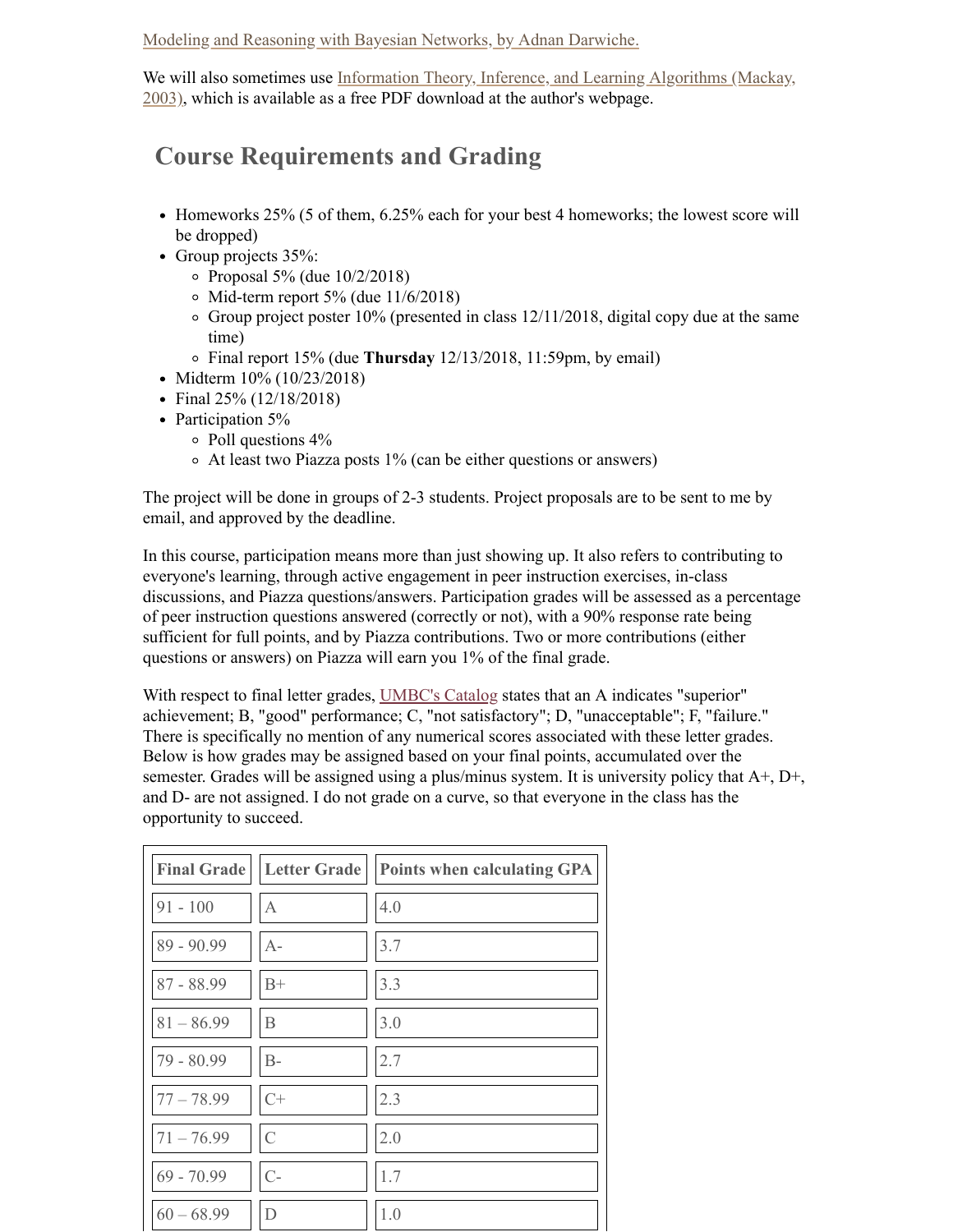# **Homework and Exam Policies**

- Homeworks are due at the beginning of class on the dates specified. Late homeworks will not be accepted unless an extension is approved by me in advance. Requests for extensions must be made at least three days before the due date.
- In the event of class cancellation due to inclement weather, any hard-copy paper assignment or test will be due in the next class meeting. Electronic submissions will still be due on the original due date.

# **Schedule**

| Lecture    |           | <b>Summary</b>                        | <b>Details</b>                                                                              | <b>Assessment</b>                                                   | <b>Required</b><br>reading                                                                                    |
|------------|-----------|---------------------------------------|---------------------------------------------------------------------------------------------|---------------------------------------------------------------------|---------------------------------------------------------------------------------------------------------------|
| 9/4/2018   | Week      | Course<br>overview                    | Intro to probabilistic<br>modeling. Motivating<br>examples. Box's loop                      |                                                                     | Bishop, C. M.<br>(2013). Model-<br>based machine<br>learning. Phil.<br>Trans. R. Soc.<br><u>A, 371(1984).</u> |
| 9/11/2018  | Week<br>2 | Probability                           | Random variables,<br>conditional and joint<br>probabilities,<br>independence, Bayes<br>rule | HW1 out                                                             | Information<br>Theory,<br>Inference, and<br>Learning<br><b>Algorithms</b><br>(Mackay, 2003),<br>Ch. 2         |
| 9/18/2018  | Week<br>3 | Bayesian<br>networks                  | Bayesian networks, d-<br>separation, Markov<br>blankets                                     |                                                                     | Darwiche ch. 4                                                                                                |
| 9/25/2018  | Week<br>4 | Modeling<br>with Bayesian<br>networks | MPE, MAP, modeling<br>examples. Project<br>brainstorming.                                   | HW1 due,<br>HW2 out.<br>Project<br>groups<br>formed by<br>this date | Darwiche ch. 5                                                                                                |
| 10/2/2018  | Week<br>5 | Inference in<br>Bayesian<br>networks  | Variable elimination,<br>bucket elimination                                                 | Project<br>proposal<br>due                                          | Darwiche ch. 6                                                                                                |
| 10/9/2018  | Week<br>6 | Maximum<br>likelihood<br>estimation   | Finding MLE for<br>simple models                                                            | HW2 due,<br>HW3 out                                                 | Darwiche ch. 17                                                                                               |
| 10/16/2018 | Week<br>7 | Bayesian<br>inference                 | frequentist vs<br>Bayesian inference,<br>MAP vs MLE, full<br>posterior vs point             |                                                                     | Bishop, C. M.<br>(2013). Model-<br>based machine<br>learning. Phil.<br>Trans. R. Soc.                         |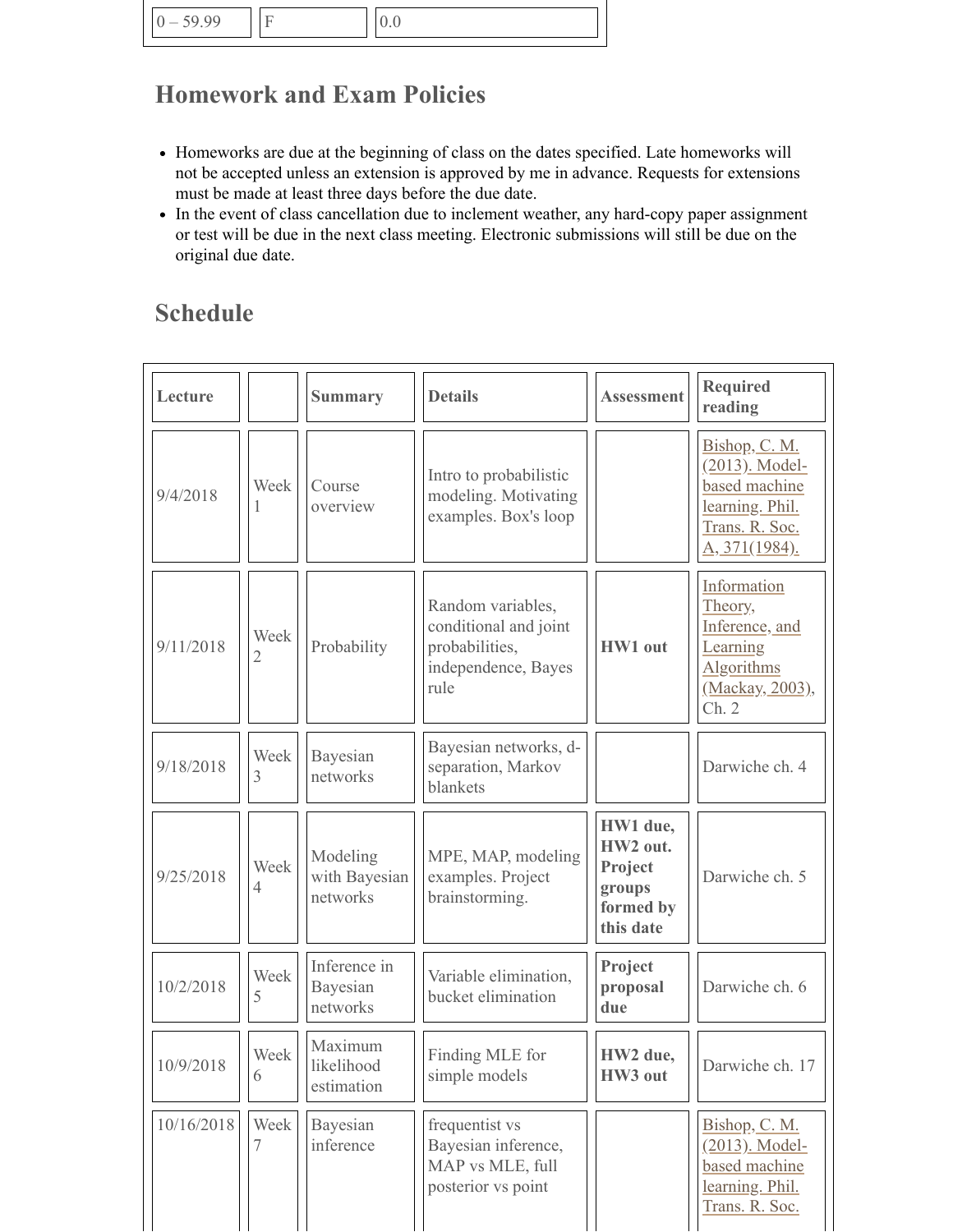|            |                     |                                                     | estimates, posterior<br>predictive                                                                                                 |                                               | A, 371(1984).,<br>Ch.3                                                                                                                                                                                                                                                                          |
|------------|---------------------|-----------------------------------------------------|------------------------------------------------------------------------------------------------------------------------------------|-----------------------------------------------|-------------------------------------------------------------------------------------------------------------------------------------------------------------------------------------------------------------------------------------------------------------------------------------------------|
| 10/23/2018 | Week<br>8           |                                                     | Covers up to<br>homework 2                                                                                                         | <b>Midterm</b><br>exam                        |                                                                                                                                                                                                                                                                                                 |
| 10/30/2018 | Week<br>$\mathbf Q$ | Generative<br>models for<br>discrete data           | Conjugate priors,<br>beta/Bernoulli,<br>Dirichlet/multinomial,<br>urn process<br>interpretations, naive<br>Bayes document<br>model | HW3 due,<br>HW4 out                           | Darwiche, ch.<br>18.4                                                                                                                                                                                                                                                                           |
| 11/6/2018  | Week<br>10          | Mixture<br>models and<br>hidden<br>Markov<br>models | Mixtures of<br>Gaussians/connection<br>to K-means, mixtures<br>of multinomials,<br>HMMs, Bayesian<br>inference for HMMs            | Project<br>mid-term<br>progress<br>report due | Witten and<br>Frank (2017),<br>Data Mining<br>(4th Edition), Ch<br>$9.3$ (up to<br>Clustering with<br>Correlated<br>Attributes), Ch.<br>$9.8$ (up to<br>Hidden Markov<br>Models) (if you<br>have it from<br>IS733, otherwise<br>Wikipedia<br>articles Mixture<br>Model, Hidden<br>Markov Model) |
| 11/13/2018 | Week<br>11          | Topic models<br>and mixed<br>membership<br>models   | LSA/PLSA, Genetic<br>admixtures, LDA,<br>collapsed Gibbs<br>sampler                                                                | HW4 due,<br>HW5 out                           | Blei, David M.<br>(2012).<br>Probabilistic<br>topic models.<br>Communications<br>of the ACM,<br>$55(4)$ , 77-84                                                                                                                                                                                 |
| 11/20/2018 | Week<br>12          | Evaluating<br>unsupervised<br>models                | Log-likelihood on<br>held-out data,<br>posterior predictive<br>checks, correlation<br>with metadata, human<br>evaluation           |                                               | Dave Blei's<br>notes on<br>posterior<br>predictive<br>checks                                                                                                                                                                                                                                    |
| 11/27/2018 | Week<br>13          | Social<br>network<br>models                         | Erdos-Renyi random<br>graphs, stochastic<br>blockmodels, MMSB,<br>latent space models                                              | <b>HW5</b> due                                | Goldenberg A.,<br>$Z$ heng, $A.X$ .<br>Fienberg, S.E.<br>and Airoldi,<br>E.M. (2010). A<br>Survey of<br>Statistical<br>Network<br>Models.<br>Foundations and<br>Trends <sup>®</sup> in<br>Machine<br>Learning: Vol. 2:                                                                          |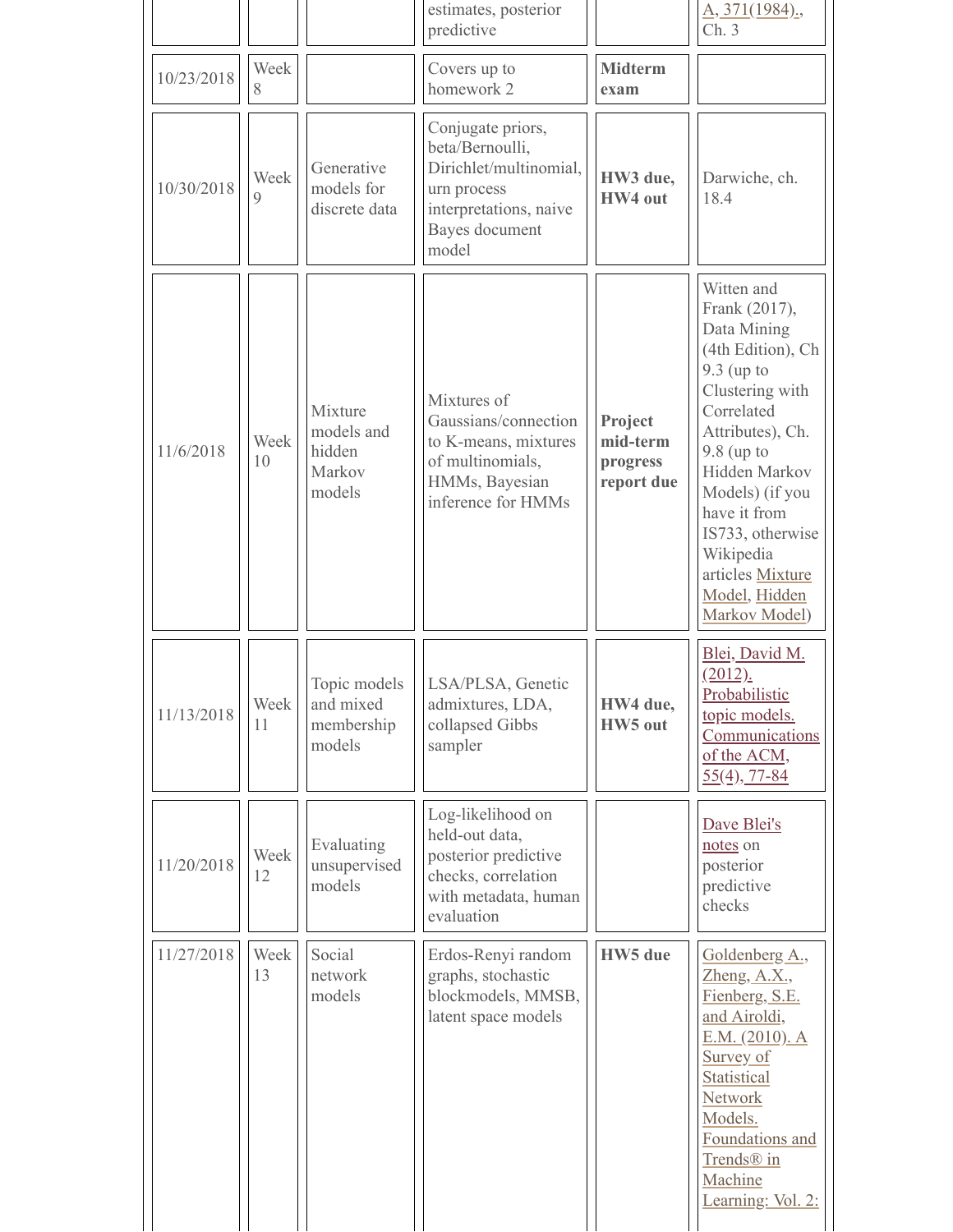|            |              |                                        |                                                                                                    |                                                                                                    | No. 2 Ch. 3, can<br>skip 3.3 and 3.7                                                                                                                                                                                                                             |
|------------|--------------|----------------------------------------|----------------------------------------------------------------------------------------------------|----------------------------------------------------------------------------------------------------|------------------------------------------------------------------------------------------------------------------------------------------------------------------------------------------------------------------------------------------------------------------|
| 12/4/2018  | Week<br>14   | Models for<br>computational<br>biology | Profile HMMs for<br>protein sequence<br>alignment.<br>Phylogenetic models<br>and coalescent models |                                                                                                    | What is<br>Phylogeny?<br>article from the<br>Tree of Life Web<br>Project, hosted<br>at the University<br>of Arizona. Teh,<br>Y. W., and D. M.<br><u>Roy. (2007).</u><br>Bayesian<br>Agglomerative<br>Clustering with<br>Coalescents.<br>NIPS up to<br>Section 2. |
| 12/11/2018 | Week<br>15   | Group project<br>presentations         |                                                                                                    | <b>Digital</b><br>copies of<br>posters<br>due.<br>Project<br>final report<br>due TODO<br>(11:59pm) |                                                                                                                                                                                                                                                                  |
| 12/18/2018 | Exam<br>week |                                        |                                                                                                    | <b>Final exam</b><br>$3:30-$<br>5:30pm<br>(Sherman<br><b>Hall 210)</b>                             |                                                                                                                                                                                                                                                                  |

The schedule may be subject to change. The summary and details columns are only a guideline of the content likely to be covered, and the dates on which material is covered may shift.

# **Instructional Methods**

Traditional lectures will be augmented with active learning methods, primarily in the form of peer instruction exercises. Research has strongly indicated that active learning improves student outcomes in STEM fields versus traditional lecturing [\(Freeman et al., 2013\)](http://www.pnas.org/content/111/23/8410.full). We will be using the [Poll Everywhere](http://www.polleverywhere.com/) service for polls and quizzes. You will need to bring a mobile device, laptop, or tablet to class in order to participate in the exercises. If you do not have a suitable device, please let me know as soon as possible.

Pre-class reading assignments will be given for each lesson, which are very important for learning, and for making the best use of our limited time together (a partially "*flipped* classroom" approach). These readings are therefore required.

#### **Software**

This course will make extensive use of the  $PyMC3$  python package for probabilistic machine learning.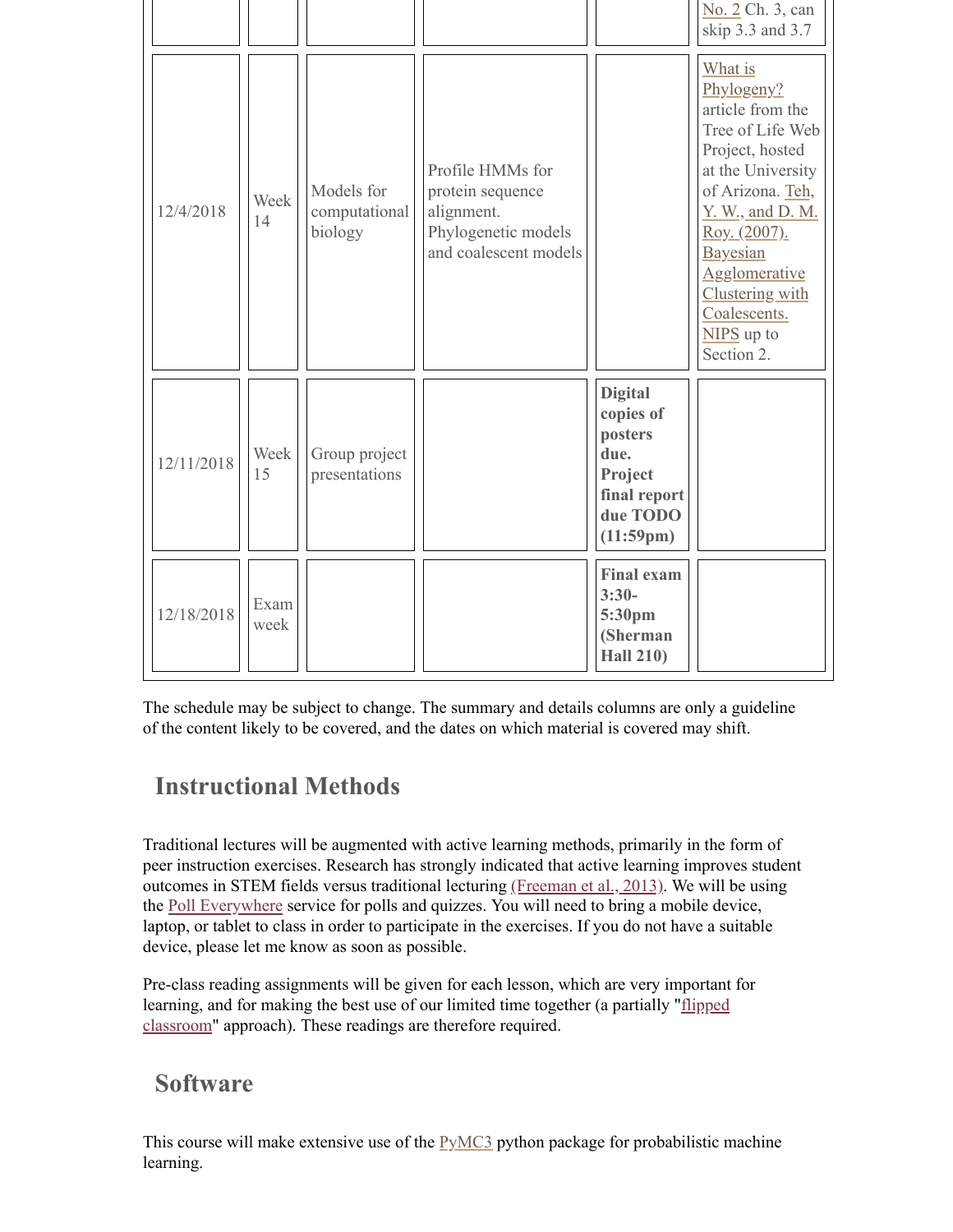## **Academic Integrity**

UMBC's policies on academic integrity will be strictly enforced (see the University System of [Maryland's policy document, UMBC's academic integrity overview page, the student academi](http://www.usmh.usmd.edu/regents/bylaws/SectionIII/III100.html)[c](http://www.umbc.edu/undergrad_ed/ai/documents/ACC2011.pdf) conduct policy and [the UMBC catalog\)](http://catalog.umbc.edu/content.php?catoid=17&navoid=879#academic-integrity). In particular, all of your work must be your own. Acknowledge and cite source material in your papers or assignments. While you may verbally discuss assignments with your peers, you may not copy or look at anyone else's written assignment work or code, or share your own solutions. Any exceptions will result in a zero on the assessment in question, and may lead to further disciplinary action. Some relevant excerpts from UMBC's policies, as linked to above, are:

- "By enrolling in this course, each student assumes the responsibilities of an active participant in UMBC's scholarly community in which everyone's academic work and behavior are held to the highest standards of honesty. Cheating, fabrication, plagiarism, and helping others to commit these acts are all forms of academic dishonesty, and they are wrong." (UMBC's academic integrity overview)
- "Students shall not submit as their own work any work which has been prepared by others." (USM policy document)
- "Students shall refrain from acts of cheating and plagiarism or other acts of academic dishonesty." (USM policy document)
- "Plagiarism means knowingly, or by carelessness or negligence, representing as one's own, in any academic exercise, the intellectual or creative work of someone else." (student academic conduct policy)
- "Cheating means using or attempting to use unauthorized material, information, study aids, or another person's work in any academic exercise" (student academic conduct policy)

# **Accessibility in the Classroom; Student Support / Disability Services**

UMBC is committed to eliminating discriminatory obstacles that may disadvantage students based on disability. [Student Support Services \(SSS\)](http://sds.umbc.edu/) is the UMBC department designated to:

- receive and maintain confidential files of disability-related documentation,
- certify eligibility for services,
- determine reasonable accommodations,
- develop with each student plans for the provision of such accommodations, and
- serve as a liaison between faculty members and students regarding disability-related issues.

If you have a disability and want to request accommodations, contact SSS in the Math/Psych Building, Room 213 (or call 410-455-2459). SSS will require you to provide appropriate documentation of disability and complete a Request for Services form available at [my.umbc.edu/groups/sss](http://my.umbc.edu/groups/sss). If you require accommodations for this class, please make an appointment to meet with me to discuss your SSS-approved accommodations, so that we can best accommodate your needs in a confidential and timely manner.

# **Counseling Center**

Diminished mental health can interfere with optimal academic performance. The source of symptoms might be related to your course work; if so, please speak with me. However, problems with other parts of your life can also contribute to decreased academic performance. UMBC provides cost-free and confidential mental health services through the Counseling Center to help you manage personal challenges that threaten your personal or academic well-being.

Remember, getting help is a smart and courageous thing to do -- for yourself and for those who care about you. For more resources get the Just in Case mental health resources Mobile and Web